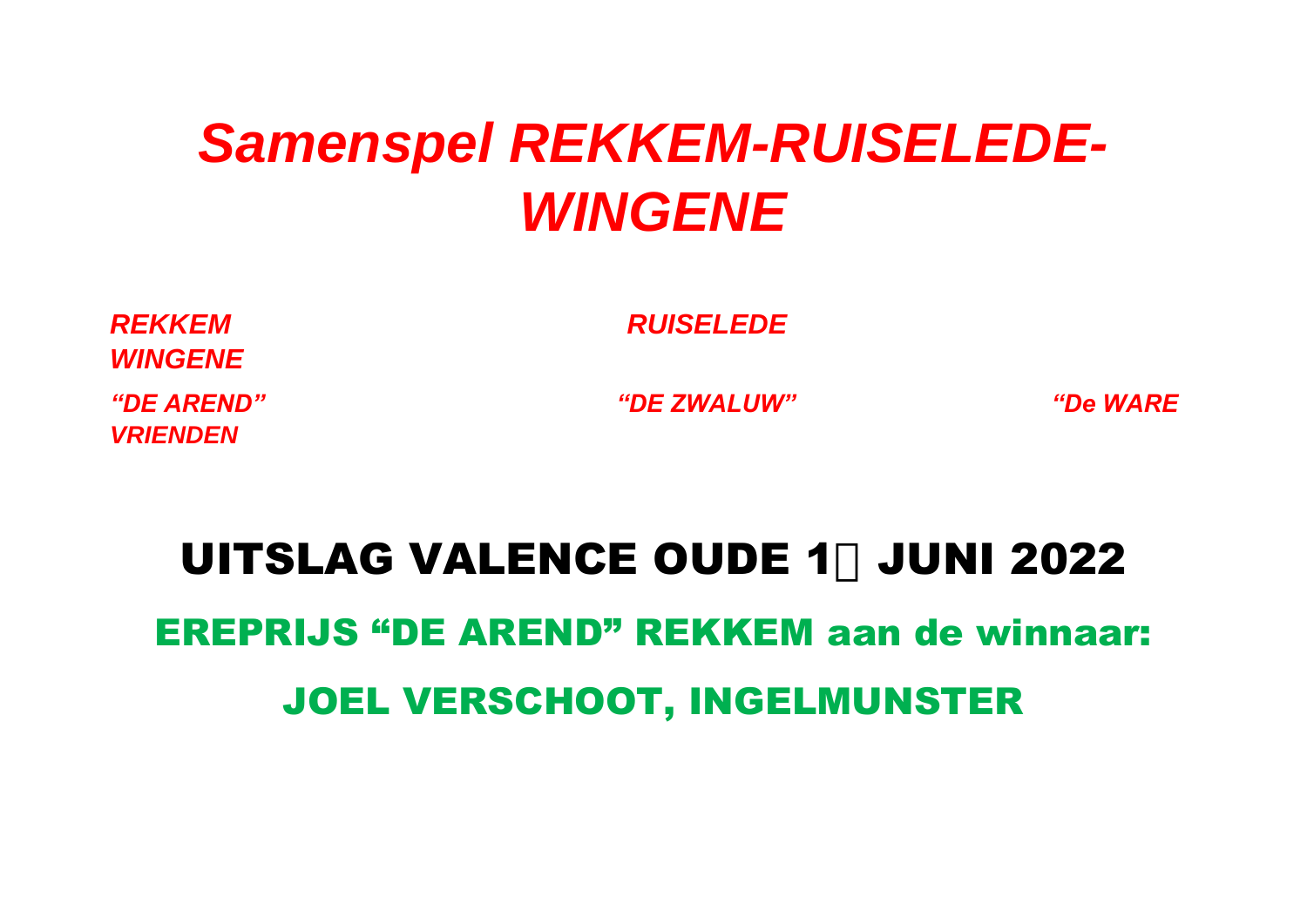| * DE AREND<br>* REKKEM |                 |                        |                                    |                 |                                   |     |                                                  | * VALENCE<br>143 OUDE |                              |                                                                                |          | $18-06-22$ * Los : 06.15 |            | * Basis: 660000                                             |            |                              |            |                               |                                                           |                        | P:                                                                                                                                                                                                                             | $S: 0152$ *                                                                                                     |            |                                      |             |               |                           |                          |                       |
|------------------------|-----------------|------------------------|------------------------------------|-----------------|-----------------------------------|-----|--------------------------------------------------|-----------------------|------------------------------|--------------------------------------------------------------------------------|----------|--------------------------|------------|-------------------------------------------------------------|------------|------------------------------|------------|-------------------------------|-----------------------------------------------------------|------------------------|--------------------------------------------------------------------------------------------------------------------------------------------------------------------------------------------------------------------------------|-----------------------------------------------------------------------------------------------------------------|------------|--------------------------------------|-------------|---------------|---------------------------|--------------------------|-----------------------|
| 10                     | 20              | 30<br>40               | 50                                 | 100             | 200                               | 300 |                                                  |                       |                              | 500 1000 2000 5000 10000                                                       |          | $VI$ $IL2$               |            | SB                                                          | <b>JOK</b> | <b>GPR PRS</b>               |            | <b>GBO</b>                    |                                                           | KBO A2S                | <b>02S</b>                                                                                                                                                                                                                     | A3S                                                                                                             | <b>03S</b> |                                      | ERE HFT TAN |               |                           |                          |                       |
| 68<br>$\mathbf 0$      | 68<br>$\pmb{0}$ | 63<br>57<br>0<br>0     | 55<br>$\mathbf 0$                  | 26<br>$\pmb{0}$ | 16<br>$\pmb{0}$                   |     | 4<br>$\begin{smallmatrix}0\0\0\end{smallmatrix}$ | 0                     | $\mathbf{0}$<br>$\mathbf{0}$ | $\overline{0}$<br>0 POELEN                                                     | 0 MIEZEN | 135                      | 55         | 11<br>16<br>* (C)2022w Data Technology Deerlijk             |            | 18                           | 20         | $20\,$                        | 26                                                        | 56                     | 43                                                                                                                                                                                                                             |                                                                                                                 | 0          | 28                                   | 16          |               | 10 DIVERSEN               |                          |                       |
|                        |                 |                        |                                    |                 |                                   |     |                                                  | $\mathbf{0}$          |                              | 0 SPECIALE                                                                     |          |                          |            | * 39 Deelnemers * klachten tot woensdag 22-06-22 0494632516 |            |                              |            |                               |                                                           |                        |                                                                                                                                                                                                                                |                                                                                                                 |            |                                      |             |               |                           |                          |                       |
| PL NAAM                |                 |                        | <b>GEMEENTE</b>                    |                 |                                   |     | LK AD ID AFSTAND RING                            |                       |                              | JR JUIST SNELHEID MIEZ POEL SPEC                                               |          |                          |            |                                                             |            |                              |            |                               |                                                           |                        | VI IL2 SB JOK GPR PRS GBO KBO A2S O2S A3S O3S ERE HFT TAN                                                                                                                                                                      |                                                                                                                 |            |                                      |             |               |                           |                          | TOT PL                |
| 1 VERSCHOOT JOEL       |                 |                        | <b>INGELMUNST</b>                  |                 |                                   |     |                                                  |                       |                              | 1 4 3 678814 BE3031152-17 15.27380 1228.3262 30.00                             |          |                          | $\sim 100$ |                                                             |            |                              |            |                               |                                                           |                        | $-1.50$ $7.50$ $-16.0025.0010.0025.0010.00$                                                                                                                                                                                    |                                                                                                                 |            |                                      |             |               |                           | - - - - - - - - 125.00 1 |                       |
| 2 VERSCHOOT JOEL       |                 |                        | <b>INGELMUNST</b>                  |                 | 1 4 1                             |     |                                                  |                       |                              | 2 BE3031071-17 15.44450 1191.4243 150.00                                       |          |                          |            | $\omega_{\rm c}$                                            |            |                              |            |                               |                                                           |                        | $-1.50$ $7.5000.00$ $-25.0010.0025.0010.00$                                                                                                                                                                                    |                                                                                                                 |            | $-20.00$ $   -$                      |             |               |                           |                          | 349.00 2              |
|                        |                 | 3 VAN LANDUYT ANTOINE  |                                    |                 |                                   |     |                                                  |                       |                              | DEINZE-VIN 12 5 5 683717 BE4086467-18 16.09067 1150.8224 12.00                 |          |                          |            |                                                             | $-1.50$    |                              |            |                               |                                                           |                        | the contract of the contract of the contract of the                                                                                                                                                                            |                                                                                                                 |            |                                      |             |               |                           | 13.50                    |                       |
| 4 WYBO MARC            |                 |                        | <b>HARELBEKE</b>                   |                 |                                   |     |                                                  |                       |                              | 1 4 2 668203 BE3039193-20 16.10224 1122.3260 12.00                             |          |                          |            |                                                             | $-1.50$    |                              |            |                               |                                                           |                        | the second contract of the second contract of the second contract of the second contract of the second contract of the second contract of the second contract of the second contract of the second contract of the second cont |                                                                                                                 |            |                                      |             |               |                           | 13.50                    |                       |
|                        |                 | 5 VERBAUWHEDE HUBERT   | OOIGEM                             |                 |                                   |     |                                                  |                       |                              | 1 14 11 672623 BE3107011-20 16.16540 1117.4996                                 |          |                          |            |                                                             | $-1.50$    |                              |            |                               |                                                           |                        | the contract of the contract of the contract of<br>and the second contract of the second contract of                                                                                                                           |                                                                                                                 |            |                                      |             |               |                           | 1.50                     |                       |
| 6 PLANCKAERT JOZEF     |                 |                        | <b>HARELBEKE</b>                   |                 | $1 \t3 \t1$                       |     |                                                  |                       |                              | 665242 BE3120317-19 16.11210 1115.5228                                         |          | 12.00                    |            |                                                             | $-1.50$    |                              |            |                               |                                                           |                        | and the second contract of the second contract of the second contract of the second contract of the second contract of the second contract of the second contract of the second contract of the second contract of the second  |                                                                                                                 |            |                                      |             |               |                           | 13.50                    |                       |
| 7 BRACKE FREDERIK      |                 |                        | <b>WAREGEM</b>                     |                 |                                   |     |                                                  |                       |                              | 1 2 2 670165 BE3064179-20 16.40350 1071.2642                                   |          | 4.50                     |            |                                                             |            | $-1.50$ 7.50                 |            |                               |                                                           |                        |                                                                                                                                                                                                                                |                                                                                                                 |            |                                      |             |               |                           | 13.50                    |                       |
|                        |                 | 8 NONCKELYNCK-VERRIEST | <b>HERSEAUX</b>                    |                 | $1\quad 4$                        |     |                                                  |                       |                              | 656596 BE1083983-19 16.37248 1054.9196                                         |          | 7.50                     |            |                                                             | $-1.50$    |                              |            |                               |                                                           |                        | and a series of the contract of                                                                                                                                                                                                |                                                                                                                 |            |                                      |             |               |                           | 9.00                     |                       |
|                        |                 | 9 VAN DE RIVIERE MARC  | <b>NEVELE</b>                      |                 | $12 \t6 \t1$                      |     |                                                  |                       |                              | 685108 BE4090103-20 17.09172 1047.1068                                         |          |                          |            |                                                             | $-1.50$    |                              |            |                               |                                                           |                        |                                                                                                                                                                                                                                |                                                                                                                 |            | and the second control of the second |             |               |                           | 1.50                     |                       |
| 10 VERHEYE RINO        |                 |                        | AALBEKE                            |                 | $1 \quad 2 \quad 2$               |     |                                                  |                       |                              | 660029 BE3070863-18 17.32296 974.2221                                          |          | 4.50                     |            |                                                             |            | $-1.50$ 7.50                 |            |                               | $-25.00$                                                  |                        | $-25.0010.00$                                                                                                                                                                                                                  |                                                                                                                 |            | and a straight and a straight        |             |               |                           |                          | $13.50$ 10            |
| 11 MAROY GEERT         |                 |                        | <b>HEESTERT</b>                    |                 | 1 3                               |     |                                                  |                       |                              | 659536 BE3061789-20 17.39020 964.1869                                          |          | 18.00                    |            |                                                             |            | $-1.5075.00$<br>$-1.50$ 7.50 | $\sim 100$ |                               | $\mathcal{L}(\mathcal{A})$ and $\mathcal{L}(\mathcal{A})$ |                        | $- 10.00$                                                                                                                                                                                                                      |                                                                                                                 |            | and a state of the state             |             |               |                           |                          | 162.00 11<br>37.00 12 |
|                        |                 | 12 VERBAUWHEDE HUBERT  | OOIGEM                             |                 | 1144                              |     |                                                  |                       |                              | 2 BE3107004-20 18.19160 928.6952                                               |          | 18.00                    |            |                                                             | $-1.50$    |                              |            |                               |                                                           |                        |                                                                                                                                                                                                                                |                                                                                                                 |            | and the state of the state of        |             |               |                           |                          |                       |
| 13 CLICQUE GINO        |                 | 14 VAN HAVERBEKE JOHNY | <b>WEVELGEM</b><br><b>MALDEGEM</b> |                 | $1\quad2$<br>$12 \quad 2 \quad 2$ |     |                                                  |                       |                              | 665994 BE3089058-19 18.23320 914.1572<br>703345 BE4065373-17 19.28200 886.5693 |          | 18.00<br>30.00           |            |                                                             |            | $-1.50$ 7.50                 |            | $- 15.00$                     |                                                           |                        | $-25.0010.00$                                                                                                                                                                                                                  |                                                                                                                 |            |                                      |             |               |                           |                          | 19.50 13<br>89.00 14  |
|                        |                 | 15 VERBAUWHEDE HUBERT  | OOIGEM                             |                 | 1142                              |     |                                                  |                       |                              | 3 BE3035061-18 19.12480 864.7763 18.00                                         |          |                          |            |                                                             |            | $-1.50$ 7.50                 |            |                               |                                                           |                        | $   -$ 2.00                                                                                                                                                                                                                    |                                                                                                                 |            | and the state of the state of        |             |               |                           |                          | 29.00 15              |
| 16 VAN DE WALLE P-J    |                 |                        | <b>RUI SELEDE</b>                  |                 | $12 \t2 \t1$                      |     |                                                  |                       |                              | 689613 BE3125489-20 20.10005 825.8756                                          |          |                          |            |                                                             | $-1.50$    |                              |            |                               |                                                           |                        | the contract of the contract of the contract of                                                                                                                                                                                |                                                                                                                 |            |                                      |             |               |                           |                          | $1.50$ 16             |
| 17 MESSIAEN LEON       |                 |                        |                                    |                 | $12 \quad 3$                      |     |                                                  |                       |                              | 679300 BE4086023-20 20.00032 823.3407                                          |          |                          |            |                                                             |            |                              |            |                               |                                                           |                        | and the state of the state of the state of the                                                                                                                                                                                 |                                                                                                                 |            |                                      |             |               |                           |                          | -17                   |
| 18 VANEENOO BART       |                 |                        | <b>GRAMMENE</b><br>WINGENE         |                 | $12 \t 4 \t 3$                    |     |                                                  |                       |                              | 692247 BE3038396-17 20.23297 815.8528                                          |          | 30.00                    |            |                                                             | $-1.50$    |                              |            |                               |                                                           |                        | the second contract of the second contract of the second second contract of the second second second second second second second second second second second second second second second second second second second second se |                                                                                                                 |            |                                      |             |               |                           |                          | 31.50 18              |
| 19 PLANCKAERT JOZEF    |                 |                        | <b>HARELBEKE</b>                   |                 | $1 \quad 3 \quad 3$               |     |                                                  |                       |                              | 2 BE3039123-20 20.00530 805.4915                                               |          | 12.00                    |            |                                                             | $-1.50$    |                              |            |                               |                                                           |                        | the second contract of the second contract of                                                                                                                                                                                  |                                                                                                                 |            |                                      |             |               |                           |                          | 13.50 19              |
| 20 ONRAEDT F EN C      |                 |                        |                                    |                 | $1\quad 4$                        |     |                                                  |                       |                              |                                                                                |          | 12.00                    |            |                                                             |            | $-1.50$ 7.50                 |            |                               |                                                           |                        | and a straightful contract and a straight                                                                                                                                                                                      |                                                                                                                 |            |                                      |             |               |                           |                          | 21.00 20              |
|                        |                 | 21 VERBAUWHEDE HUBERT  | <b>GELUWE</b><br>OOIGEM            |                 | 1146                              |     |                                                  |                       |                              | 667545 BE3018375-20 20.17082 20.0742,3<br>4 BE3107047-20 20.34000 20.1813,3    |          |                          |            |                                                             |            | $-1.50$ 7.50                 |            |                               |                                                           |                        | the second contract of the second contract of the second contract of the second contract of the second contract of the second contract of the second contract of the second contract of the second contract of the second cont |                                                                                                                 |            |                                      |             |               |                           |                          | $9.00$ 21             |
| 22 BOURGEOIS PIERRE    |                 |                        | <b>IZEGEM</b>                      |                 | $1\quad2$                         |     |                                                  |                       |                              | 2 676586 BE3096237-20 20.58110 20.3727,0                                       |          | 2.25                     |            |                                                             |            | $-1.50$ 7.50                 |            |                               |                                                           |                        | design and a state of the state of the                                                                                                                                                                                         |                                                                                                                 |            |                                      |             |               |                           |                          | 11.25 22              |
| 23 PLANCKAERT JOZEF    |                 |                        | <b>HARELBEKE</b>                   |                 | $1 \quad 3 \quad 2$               |     |                                                  |                       |                              | 3 BE3081745-19 20.45000 20.3826,8                                              |          | 12.00                    |            |                                                             | $-1.50$    |                              |            |                               |                                                           |                        | the contract of the contract of the contract of                                                                                                                                                                                |                                                                                                                 |            |                                      |             |               |                           |                          | 13.50 23              |
|                        |                 | 24 VAN DE RIVIERE MARC | <b>NEVELE</b>                      |                 | 12 6 4                            |     |                                                  |                       |                              | 2 BE4090111-20 21.29024 20.5739,3                                              |          |                          |            |                                                             | $-1.50$    |                              |            |                               |                                                           |                        |                                                                                                                                                                                                                                | and a state of the state of                                                                                     |            |                                      |             |               |                           |                          | $1.50$ 24             |
| 25 BRACKE FREDERIK     |                 |                        | WAREGEM                            |                 | $1 \quad 2 \quad 1$               |     |                                                  |                       |                              | 2 BE3035655-19 21.10580 20.5815,6                                              |          | 4.50                     |            |                                                             |            | $-1.50$ 7.50                 |            |                               |                                                           | <b>Service Control</b> |                                                                                                                                                                                                                                | $-25.0015.00$                                                                                                   |            |                                      |             |               | and the second control of |                          | 53.50 25              |
| 26 BOURGEOIS PIERRE    |                 |                        | <b>IZEGEM</b>                      |                 | $1 \t2 \t1$                       |     |                                                  |                       |                              | 2 BE3011723-16 05.49160 05.2832,0                                              |          | 2.25                     |            |                                                             |            | $-1.50$ 7.50                 |            |                               |                                                           |                        |                                                                                                                                                                                                                                | and the state of the state of the state of the state of the state of the state of the state of the state of the |            |                                      |             |               |                           |                          | 11.25 26              |
| 27 WYBO MARC           |                 |                        | <b>HARELBEKE</b>                   |                 | $1 \quad 4 \quad 1$               |     |                                                  |                       |                              | 2 BE4097799-19 05.56546 05.4639,4                                              |          | 12.00                    |            |                                                             | $-1.50$    |                              |            |                               |                                                           |                        |                                                                                                                                                                                                                                |                                                                                                                 |            |                                      |             |               |                           |                          | 13.50 27              |
| 28 MESSIAEN LEON       |                 |                        | <b>GRAMMENE</b>                    |                 | $12 \t3 \t2$                      |     |                                                  |                       |                              | 2 BE4086001-20 07.22501 06.5842,6                                              |          |                          |            |                                                             |            |                              |            |                               |                                                           |                        |                                                                                                                                                                                                                                |                                                                                                                 |            |                                      |             |               |                           |                          | 28                    |
| 29 MESSIAEN LEON       |                 |                        | <b>GRAMMENE</b>                    |                 | $12 \quad 3 \quad 3$              |     |                                                  |                       |                              | 3 BE4086058-20 07.39131 07.1505,6                                              |          |                          |            |                                                             |            |                              |            |                               |                                                           |                        |                                                                                                                                                                                                                                |                                                                                                                 |            |                                      |             |               |                           |                          | 29                    |
|                        |                 |                        | 30 MESSIAEN-VANHAUWAERT AVELGEM    |                 | 1 <sub>3</sub>                    |     |                                                  |                       |                              | 658292 BE3032463-17 07.16208 07.1828,9 12.00                                   |          |                          |            |                                                             |            | $-1.50$ $7.50$               |            |                               |                                                           |                        |                                                                                                                                                                                                                                |                                                                                                                 |            |                                      |             |               |                           |                          | 21.00 30              |
| 31 MEERSCHAERT KOEN    |                 |                        | <b>MOERKERKE</b>                   |                 | $12 \quad 3$                      |     |                                                  |                       |                              | 711390 BE3088915-20 09.53039 08.4849,6                                         |          |                          |            |                                                             |            | $-1.50$ 7.50                 |            |                               |                                                           |                        |                                                                                                                                                                                                                                |                                                                                                                 |            |                                      |             |               |                           |                          | 9.0031                |
| 32 STROBBE ETIENNE     |                 |                        | <b>RUISELEDE</b>                   |                 | 12 2                              |     |                                                  |                       |                              | 687383 BE3105684-18 09.28538 08.5440,1                                         |          |                          |            |                                                             | $-1.50$    |                              |            |                               |                                                           |                        |                                                                                                                                                                                                                                |                                                                                                                 |            |                                      |             |               |                           |                          | $1.50$ 32             |
|                        |                 | 33 VAN LANDUYT ANTOINE | DE INZE-VIN                        |                 | $12 \quad 5 \quad 2$              |     |                                                  |                       |                              | 2 BE4052961-17 09.27149 08.5736,1 11.25*                                       |          |                          |            |                                                             | $-1.50$    |                              |            |                               |                                                           |                        |                                                                                                                                                                                                                                |                                                                                                                 |            |                                      |             |               |                           |                          | 12.75 33              |
| 34 VAN HOECKE LUC      |                 |                        | <b>OEDELEM</b>                     |                 |                                   |     |                                                  |                       |                              | 12 3 2 702486 BE3020997-18 09.51199 08.5813,4                                  |          |                          |            |                                                             |            | $-1.50$ 7.50                 |            |                               |                                                           |                        |                                                                                                                                                                                                                                |                                                                                                                 |            |                                      |             |               |                           |                          | 9.0034                |
| 35 DENYS ERIK          |                 |                        | BEVEREN (L                         |                 |                                   |     |                                                  |                       |                              | 1 3 3 670749 BE3071842-18 09.11420 08.5815,8                                   |          | $7.50*$                  |            |                                                             | $-1.50$    |                              |            |                               |                                                           |                        |                                                                                                                                                                                                                                |                                                                                                                 |            |                                      |             |               |                           |                          | 9.0035                |
|                        |                 | 36 VANCRAYNEST-SOENEN  | <b>MOORSELE</b>                    |                 |                                   |     |                                                  |                       |                              | 1 7 1 669014 BE3108453-20 09.14313 09.0315,2                                   |          |                          |            |                                                             |            | $-1.50$ 7.50                 |            |                               |                                                           |                        |                                                                                                                                                                                                                                |                                                                                                                 |            |                                      |             |               |                           |                          | 9.00 36               |
| 37 VAN HOECKE LUC      |                 |                        | OEDELEM                            |                 | $12 \t3 \t1$                      |     |                                                  |                       |                              | 2 BE3020992-18 10.03239 09.1017,4                                              |          |                          |            |                                                             |            | $-1.50$ 7.50                 |            | the company of the company of |                                                           |                        |                                                                                                                                                                                                                                | $-15.00$                                                                                                        |            | <b>Service</b> State                 |             | $-50.0000.00$ |                           | $-174.00$ 37             |                       |